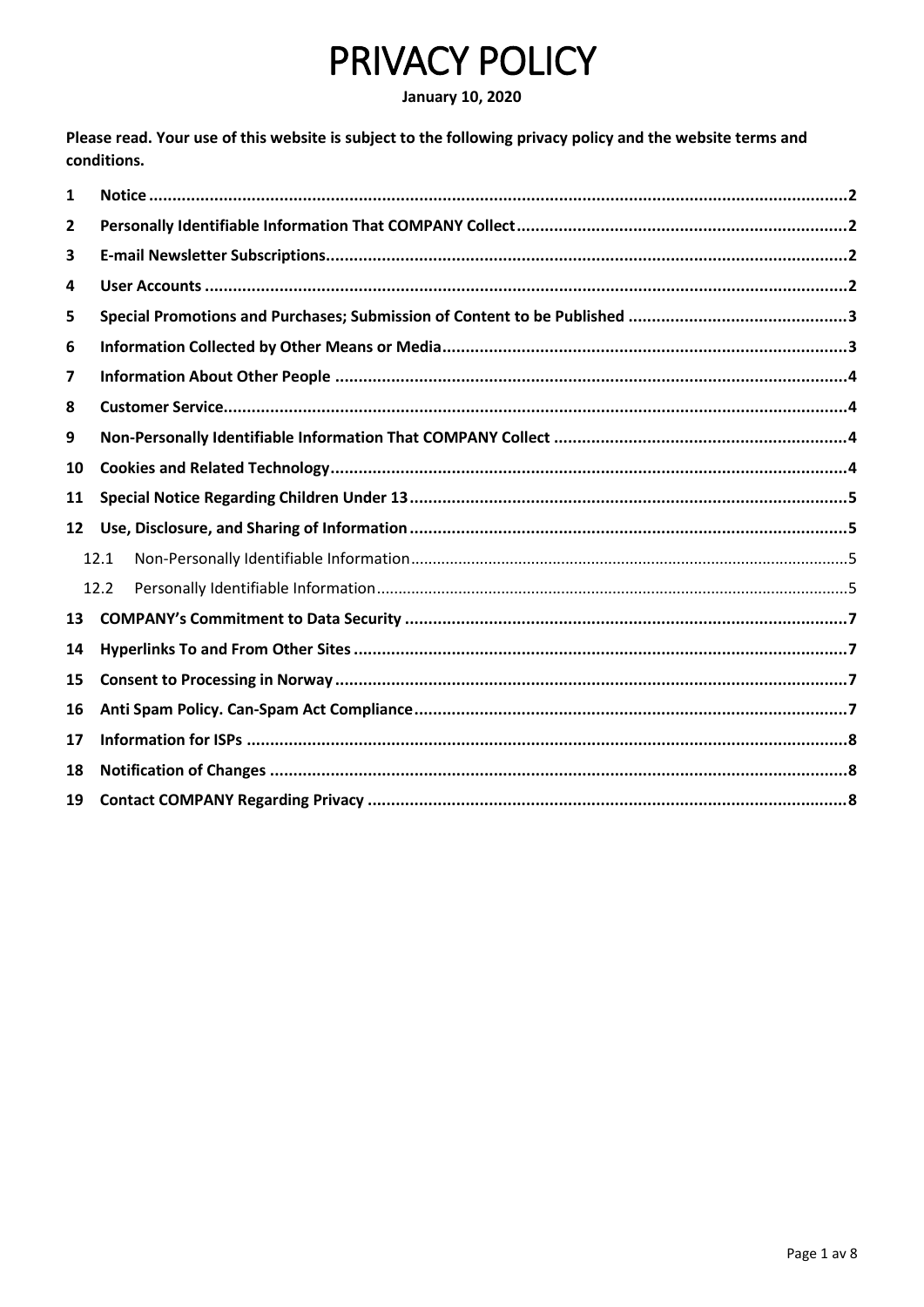## <span id="page-1-0"></span>1 Notice

This Website is owned or operated by Edvardsen Consulting and/or its subsidiary companies in Norway (COMPANY). COMPANY is serious about protecting your online privacy. This Privacy Policy is intended to provide you notice of COMPANY's information management practices, including the types of information gathered, how it is used and safeguarded, and the degree to which you may control the maintenance and sharing of your information.

Your use of any COMPANY Service or Website constitutes acceptance of this Privacy Policy and any other applicable terms. This Privacy Policy is part of and incorporated by reference into the Terms and Conditions for this Website.

"You" or "Your" means you as a participant in or as a user of a COMPANY website.

The "Website" refers to the website at [www.stureedvardsen.com,](http://www.stureedvardsen.com/) its subdomains, and related domains such as [www.stureedvardsen.no,](http://www.stureedvardsen.no/) [www.edvardsenconsulting.com,](http://www.edvardsenconsulting.com/) [www.yourwebbusinessmentor.com,](http://www.yourwebbusinessmentor.com/) [www.winninginthe21stcentury.com,](http://www.winninginthe21stcentury.com/) [www.designyourbusinessblueprint.com,](http://www.designyourbusinessblueprint.com/) [www.bedreresultat.com,](http://www.bedreresultat.com/) and [stureedvardsen.kartra.com,](http://www.stureedvardsen.kartra.com/) along with their subdomains. This privacy policy ("Privacy Policy") applies to information that you provide to COMPANY via this Website, and/or by use of other services (collectively, the "Services") that may be provided by other means or **media**, including as set forth below and as defined in the applicable Terms and Conditions or other terms.

All information transmitted, printed or otherwise submitted to COMPANY via this website shall be deemed to be the property of COMPANY and COMPANY shall be free to use such information for any lawful purpose as detailed herein.

This site contains links to other sites and COMPANY are not responsible for the privacy practices or the content of such sites.

COMPANY reserve the right to release such information to law enforcement or other governmental officials as we, in COMPANY's sole and absolute discretion, deem necessary to comply with the law.

## <span id="page-1-1"></span>2 Personally Identifiable Information That COMPANY Collect

COMPANY respects your privacy and is committed to protecting personally identifiable information that you provide in connection with your use of its Websites and Services. Such personally identifiable information collected includes your name, shipping address, billing address, telephone numbers, e-mail address, and payment information such as your credit card number.

## <span id="page-1-2"></span>3 E-mail Newsletter Subscriptions

To subscribe to COMPANY's e-mail newsletters, if any, you will need to provide your e-mail address. You may also be asked for other information when you subscribe.

#### <span id="page-1-3"></span>4 User Accounts

In order to use COMPANY's chat rooms, message boards, and certain other Services, you will need to register and create a user account ("User Account"). There is no cost to create a User Account in most cases. You may be asked to choose a user name, screen name, or member name (each, a "User Name") and password. Please do not use your real name or the real name of another person when selecting a User Name. You will also be asked to provide certain personally identifiable information and other information about yourself, such as your first and last name, date of birth, address, telephone number, and e-mail address.

Please note that your User Name will be available to the Internet's general public while you participate in some Services, like chat rooms, forums or message boards, so you should exercise discretion when using these Services. This Privacy Policy does not apply to any information you may disclose publicly in such Services. In some instances, you may choose to create a "Public Profile" that will be available to others on the Internet. Public Profiles are managed entirely by you, and you are solely responsible for your Public Profile's content and its "public" or "private" status. The Company bears no responsibility for any action or policies of any third parties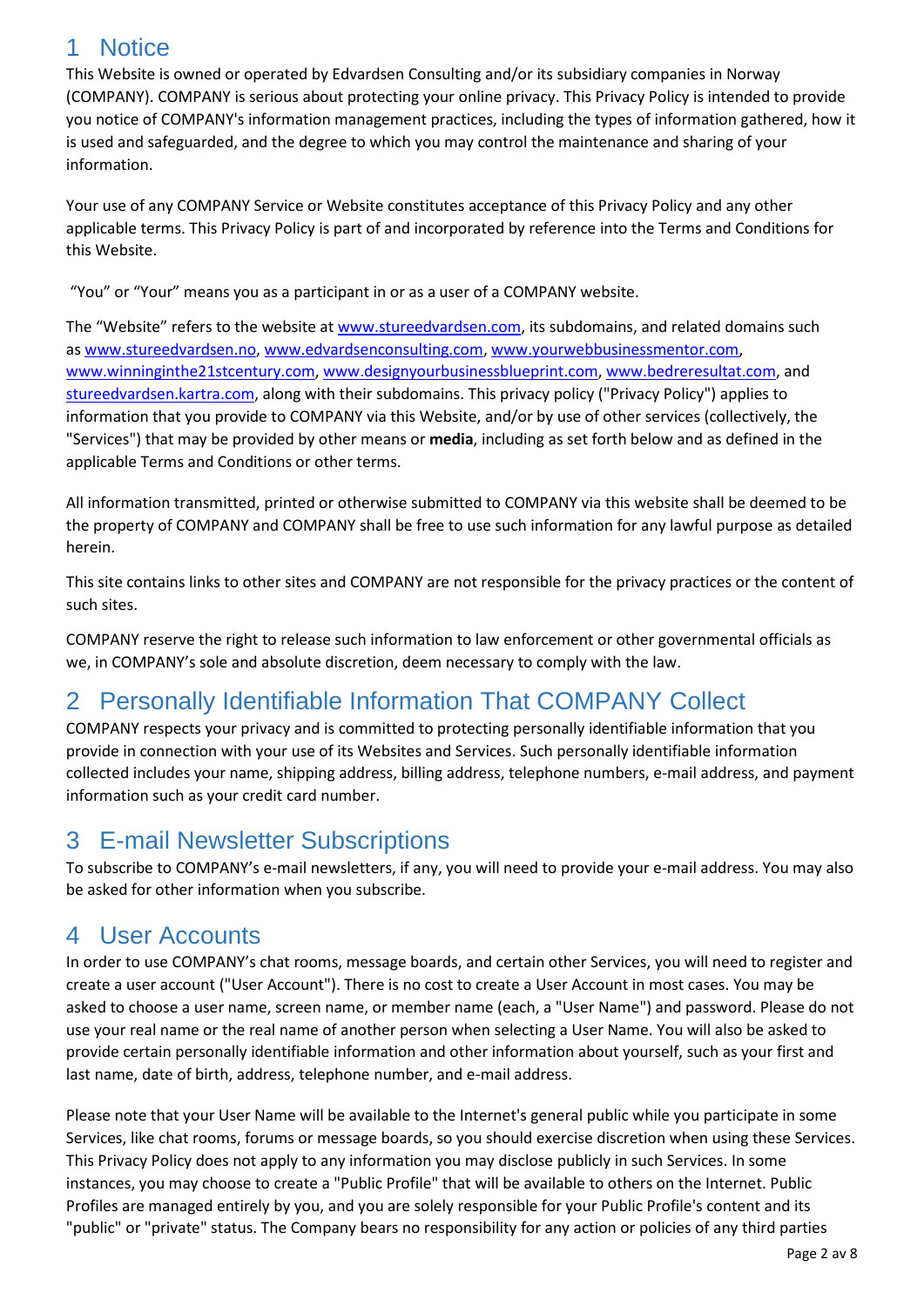who collect any information that users may disclose in user forums or other public areas of this Website. You are also responsible for maintaining and updating the registration information in your User Account with current and complete information. You may access, edit or remove your Public Profile by signing in to your User Account and following the directions there. You can also send an e-mail to [support@edvardsenconsulting.zendesk.com](mailto:support@edvardsenconsulting.zendesk.com) to request deactivation of your User Account.

Please review COMPANY's restrictions on use and guidelines for user forums in the "Terms and Conditions" for the Website.

You can unsubscribe from receiving commercial e-mail from the Website by clicking the link contained within such e-mails sent to you. You should be aware that it is not always possible to completely remove or modify information in COMPANY's databases. In addition, COMPANY may institute a policy in which user information is deleted after a certain amount of time, and therefore, your user information may no longer exist in the COMPANY's active database(s). In addition, even if you choose to unsubscribe or otherwise modify your User Account settings, the COMPANY reserves the right to contact you regarding your account and your use of this Website.

## <span id="page-2-0"></span>5 Special Promotions and Purchases; Submission of Content to be Published

To participate in some Services such as sweepstakes, contests and surveys ("Special Promotions"), or to make online purchases ("Purchases"), you will need to provide personally identifiable information, such as name, mailing address, e-mail address, phone number, and date of birth. Your information may be collected by COMPANY or by a third party, such as a co-sponsor or a vendor involved in, or providing services in connection with, a Special Promotion, or an e-commerce partner in the case of a Purchase.

If you make a Purchase or enter a sweepstakes or other Special Promotion on one of COMPANY's sites or through COMPANY's Services, COMPANY will collect your personally identifiable information, and you are deemed to consent to us providing your information to third parties who provide certain services such as processing of credit card transactions, customer service, promotion or sweepstakes administration, order fulfillment and/or prize delivery, as applicable. (As more fully described below in "Use, Disclosure, and Sharing of Information - Personally Identifiable Information", these third parties are prohibited from using this information for their own marketing purposes and/or from sharing, selling, or otherwise distributing any personal data of our customers, unless you choose to opt in for such additional uses and/or disclosure by the third parties, under their respective privacy policies.). Also, by entering a sweepstakes or other Special Promotion, you are agreeing to the official rules that govern that sweepstakes or other Special Promotion, which may contain specific requirements of you, including, except where prohibited by law, allowing the sponsor(s) of the promotion to use your name, voice or likeness in advertising or marketing associated with the promotion.

If you make a purchase or enter a promotion (such as a sweepstakes) in which COMPANY is participating on a third party's website (or through some other means or medium), COMPANY will collect your information from the third party only if you opt-in to receive additional communications from us, or COMPANY are required to fulfill some function in relation to your activity (e.g., to send your order or deliver a prize).

If you submit to the Website a comment, photograph or other content to be published, online or offline (including on-air, in a DVD, or any other format), COMPANY may publish your name or other personally identifiable information in connection with publishing the content and you are hereby deemed to give COMPANY permission to do such.

## <span id="page-2-1"></span>6 Information Collected by Other Means or Media

In some situations, COMPANY may also collect personally identifiable information and other information about you through other means, directly or indirectly. For example, if you access any COMPANY content, or purchase such content via your wireless carrier or through another third party, the COMPANY may collect information directly from you or through the third party. Likewise, if you use our software, or provide information to other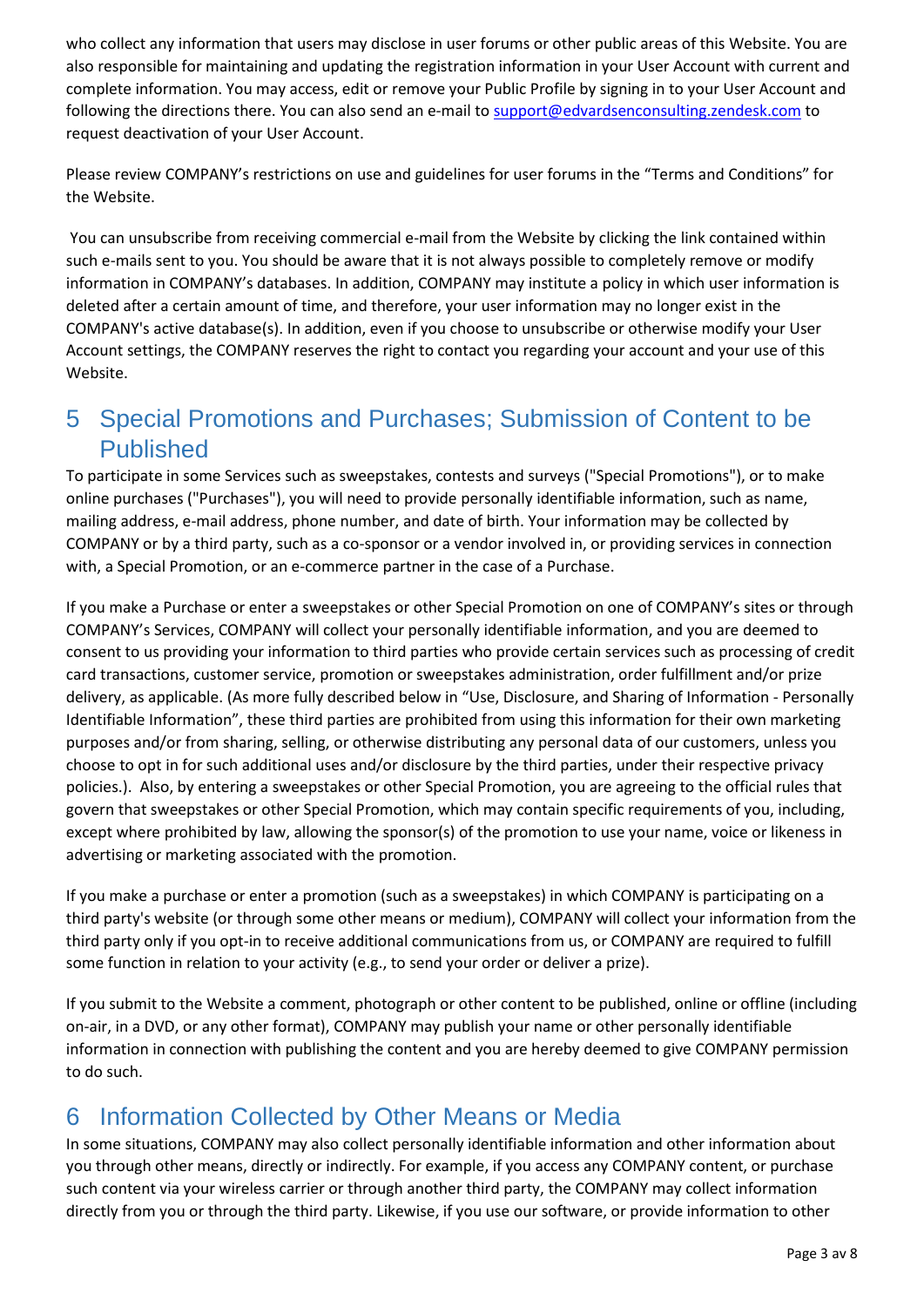companies who share information about their customers, COMPANY may collect additional information about you. In each of these cases, the COMPANY will apply this policy to any personally identifiable information.

## <span id="page-3-0"></span>7 Information About Other People

Some COMPANY Websites and Services may ask you to submit personally identifiable information about other people. If you provide COMPANY with personally identifiable information of a friend, or your friend provides personally identifiable information about you, to e-mail a feature from the Website, the e-mail addresses you or your friend supply COMPANY for those activities will not be used to send you or your friend other e-mail communications unless disclosed at the time you provide the information. A record of that transaction will be maintained as allowed and/or required by law.

#### <span id="page-3-1"></span>8 Customer Service

Some Services may offer support and technical assistance through customer service centers via telephone, online chat, or e-mail. Whenever you communicate with customer service, you do so with the understanding that an operator may view and make changes to the information in your User Account in order to provide the assistance that you need.

#### <span id="page-3-2"></span>9 Non-Personally Identifiable Information That COMPANY Collect

As part of the registration process for some Services, you may be asked to provide information that does not personally identify you. For example, you may be asked to provide information concerning your personal preferences, purchasing habits, and the like. This information is generally optional but may be included in your User Account profile. COMPANY requests this information to understand you better and to also bring to your attention new services, programs, or offers that may be of interest to you.

In many cases, COMPANY will automatically collect certain non-personally identifiable information about your use of its sites and Services. COMPANY might collect, among other things, information concerning the type of Internet browser or computer operating system you are using, the domain name of your Internet service provider, your "click path" through the COMPANY sites or "click-through" from an e-mail, the Website or advertisement that was linked to or from the COMPANY site when you visited, and your IP address. To do this, COMPANY may use cookies and other technology (see below). If you are using our wireless Services, COMPANY may also automatically collect information such as the type of wireless device you are using, your mobile identification number (assigned by your telecommunications carrier) and telecommunications carrier. Your use of our Websites and Services, and information provided through these technologies, will be anonymous unless you provide COMPANY with personally identifiable information or have provided such information in the past.

#### <span id="page-3-3"></span>10 Cookies and Related Technology

This Website's pages or e-mail messages may contain cookies, web beacons (also known as clear gifs), or similar technologies as they become available. Cookies are information files that this Website may place on your computer to provide extended functionality. The COMPANY may use cookies for a number of purposes, such as tracking usage patterns on the Website, measuring the effectiveness of advertising, limiting multiple responses and registrations, facilitating your ability to navigate the Website and as part of a verification or screening process. Most browsers are initially set up to accept cookies. Most browsers will allow you to erase cookies from your computer hard drive, block acceptance of cookies, or receive a warning before a cookie is stored. You should refer to your browser instructions, "Help" screen, or similar such resource to learn more about how to manage cookies and possibly reset your browser to refuse all cookies or to indicate when a cookie is being sent by indicating this in the preferences, options, or similar such menu in your browser. However, it is possible that some parts of this Website will not operate correctly if you disable cookies and you may not be able to take advantage of some of this Website's features. You should consult with your browser's provider/manufacturer if you have any questions regarding disabling cookies.

The COMPANY's web pages may include advertisements for third parties and their products, and those thirdparty advertisements may include a cookie or web beacon served by the third party. The COMPANY does not control cookies in such third party ads, and visitors are encouraged to check the privacy policies of advertisers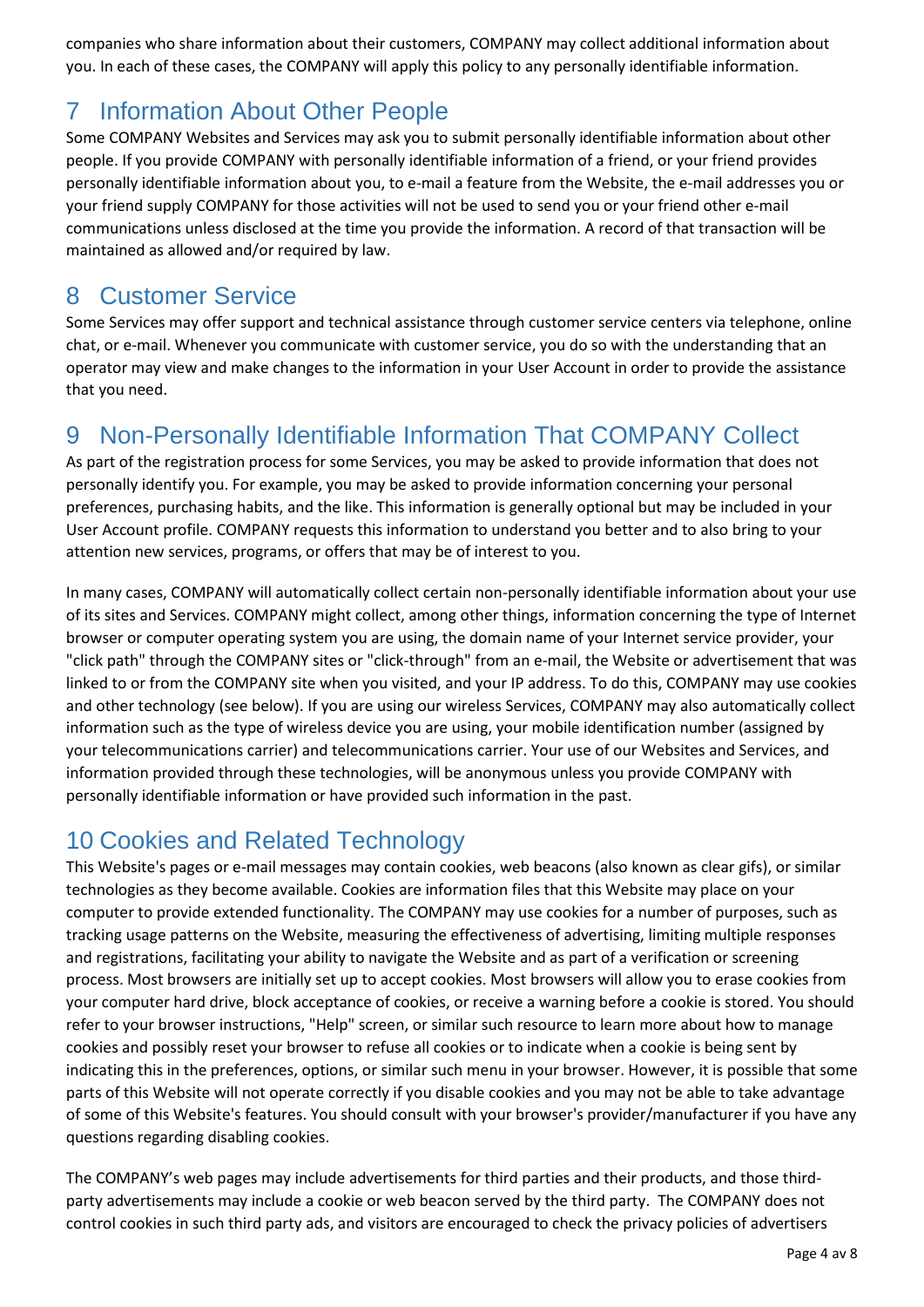and/or ad services to learn about their use of cookies and other technology. The COMPANY's Privacy Policy does not cover the use of information collected from you by third party ad servers. These companies may use information (not including your name, address, e-mail address or telephone number) about your visits to this and other Websites in order to provide advertisements on this site and other sites about goods and services that may be of interest to you.

A web beacon is a small graphic image that allows the party that set the web beacon to monitor and collect certain information about the viewer of the web page, web-based document or e-mail message, such as the type of browser requesting the web beacon, the IP address of the computer that the web beacon is sent to and the time the web beacon was viewed. Web beacons can be very small and invisible to the user, but, in general, any electronic image viewed as part of a web page or e-mail, including HTML based content, can act as a web beacon. The COMPANY may use web beacons to count visitors to the web pages on the Website or to monitor how our users navigate the Website, and the COMPANY may include web beacons in e-mail messages in order to count how many messages sent were actually opened, acted upon or forwarded.

# <span id="page-4-0"></span>11 Special Notice Regarding Children Under 13

COMPANY recognizes the sensitivity of personally identifiable information concerning children under the age of 18 and therefore provides this special notice. COMPANY is committed to complying with all applicable laws and regulations regarding children. COMPANY will not knowingly collect, maintain, or disclose any personally identifiable information from a child under 18 without first obtaining consent from that child's parent or legal guardian. Hence, no part of COMPANY's web sites is structured to attract anyone under the age of 18.

If you are a parent or guardian who has discovered that your child under the age of 18 has submitted his or her personally identifiable information without your permission or consent, COMPANY will make reasonable efforts to remove the information from its active list, at your request. To request the removal of your child's information, please send an e-mail to [support@edvardsenconsulting.zendesk.com](mailto:support@edvardsenconsulting.zendesk.com) and be sure to include in your message the same User Name and password and/or e-mail address that your child submitted.

COMPANY encourages parents and guardians to spend time online with their children to become familiar with the types of content available on the COMPANY Web sites and the Internet generally.

# <span id="page-4-1"></span>12 Use, Disclosure, and Sharing of Information

#### <span id="page-4-2"></span>12.1 Non-Personally Identifiable Information

From time to time, COMPANY may use and share with third parties aggregate, non-personally identifiable user information to show general demographic and preference information among users of the COMPANY Web sites. When you visit or download information from this Website, COMPANY's web servers may automatically collect website usage information. Website usage information is non-personally identifying information that describes how COMPANY's visitors use the Website. It can include the number and frequency of visitors to each web page and the length of their stays, browser type, referrer data that identifies the web page visited prior and subsequent to visiting the Website, and IP addresses (see below for more information on IP addresses). COMPANY may use IP addresses for a number of purposes, such as system administration, to generally determine your computer's server location, to report aggregate information to COMPANY's business partners or to audit use of the Website. COMPANY also may determine your screen resolution and the technology available in order to serve you the most appropriate version of a web page, e-mail or similar service.

#### <span id="page-4-3"></span>12.2 Personally Identifiable Information

COMPANY uses information about you to deliver the Services that you request, to keep you informed about changes affecting COMPANY's Services or your account, to inform you of other Services or offers in which you might be interested, and to improve and enhance COMPANY's sites and Services. If you provide COMPANY with personally identifiable information, COMPANY will take all reasonable and appropriate steps to protect it from unauthorized disclosure.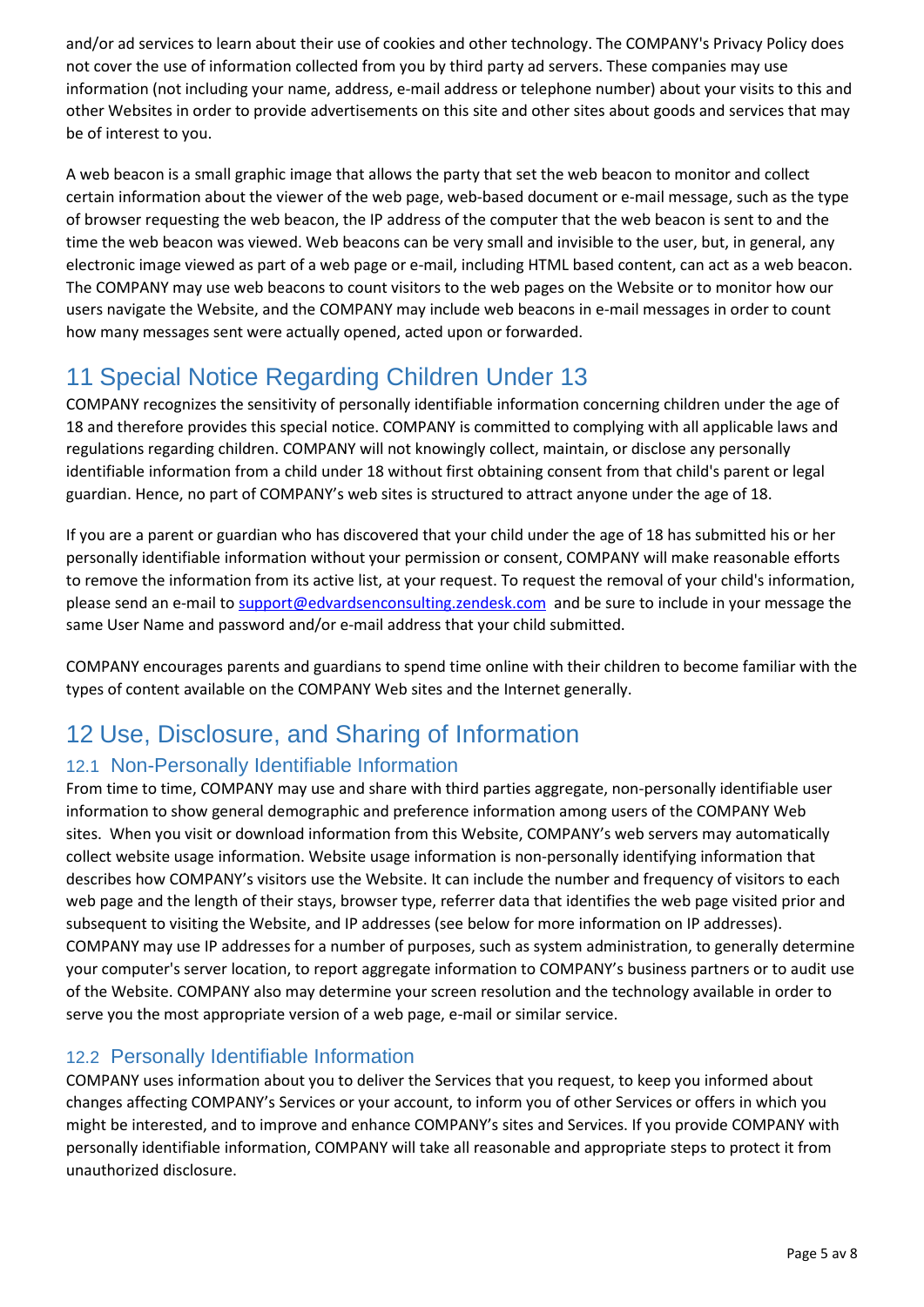If you opt in to receive e-mail from us, you can always opt out of future marketing messages by following the directions in each message to "unsubscribe". However, if you choose to opt out of marketing messages, COMPANY reserve the right to contact you regarding your account status, technical support, product information, changes to account terms, and any other matter that might affect COMPANY's service to you and/or any products you purchased from COMPANY or registered with us, as applicable.

As stated in the Terms and Conditions, you will be deemed to have consented to the disclosure to, and use by, a subsequent owner or operator of a COMPANY Website or Service, of any information about you contained in the applicable COMPANY database, if COMPANY or one of its companies assigns its rights and obligations regarding any of your information at the time of a merger, acquisition, or sale of all or substantially all of COMPANY's or such COMPANY company's assets related to the applicable site or Service to a subsequent owner or operator. In the event of such a merger, acquisition, or sale, your continued use of the Website or any related Service signifies your agreement to be bound by the Terms and Conditions, California Privacy Policy and Privacy Policy of the Website's or Service's subsequent owner or operator.

The COMPANY and its companies may work together in order to provide portions of the COMPANY Websites and some Services (e.g., to fulfill prizes won in a sweepstakes, or to provide other support for a Service). These companies will handle your personally identifiable information in accordance with this Privacy Policy.

As stated above in "**Personally Identifiable Information That COMPANY Collect - Special Promotions and Purchases; Submission of Content to be Published**", COMPANY may also work with third parties to provide some Services on COMPANY's Websites. In connection with those Services, you are deemed to consent to COMPANY sharing your information with third parties who provide services such as processing of credit card transactions, customer service, promotion administration, order fulfillment and/or prize delivery, as applicable. Third parties who provide, or participate in, Services on COMPANY Websites are prohibited from using our customers' personally identifiable information for marketing purposes and/or from sharing, selling, or otherwise using such information, unless you choose to opt in to marketing, sharing, or other uses by the third parties. If you do not want your information to be used for marketing (or other purposes unrelated to the provision of COMPANY Services) by a third party who participates in a Service on one of COMPANY's sites, do not opt in to such use by that third party when you register to participate in the Service.

Please note that whenever you opt in to receive future communications from a third party, your information will be subject to the third party's privacy policy. If you later decide that you do not want that third party to use your information, you will need to contact the third party directly, as COMPANY have no control over how third parties use information. You should always review the privacy policy of any party that collects your information to determine how that entity will handle your information.

COMPANY will not share, sell, rent, or disclose any personally identifiable information that COMPANY have collected except as stated herein, or in the following instances;

- 1. Where COMPANY supply companies COMPANY have associations with, with your information in order to offer you services COMPANY feel may be of interest to you and who may then contact you by telephone or direct mail (unless you have opted out of their marketing programs under the procedures set forth by them)
- 2. Where COMPANY are required by law, legal process, or court order to disclose
- 3. Where disclosure is necessary to identify, contact, or bring legal action against someone who may cause or be causing harm to, or interference with, the COMPANY's rights or property, other COMPANY Website users, or anyone else
- 4. To respond to an inquiry, request or complaint that you have made.

COMPANY may also use IP addresses it collects in cooperation with Internet service providers, to identify users if COMPANY deem it necessary to comply with law, to enforce compliance with this Privacy Policy or COMPANY's Terms and Conditions, or to protect COMPANY's sites, customers, or others.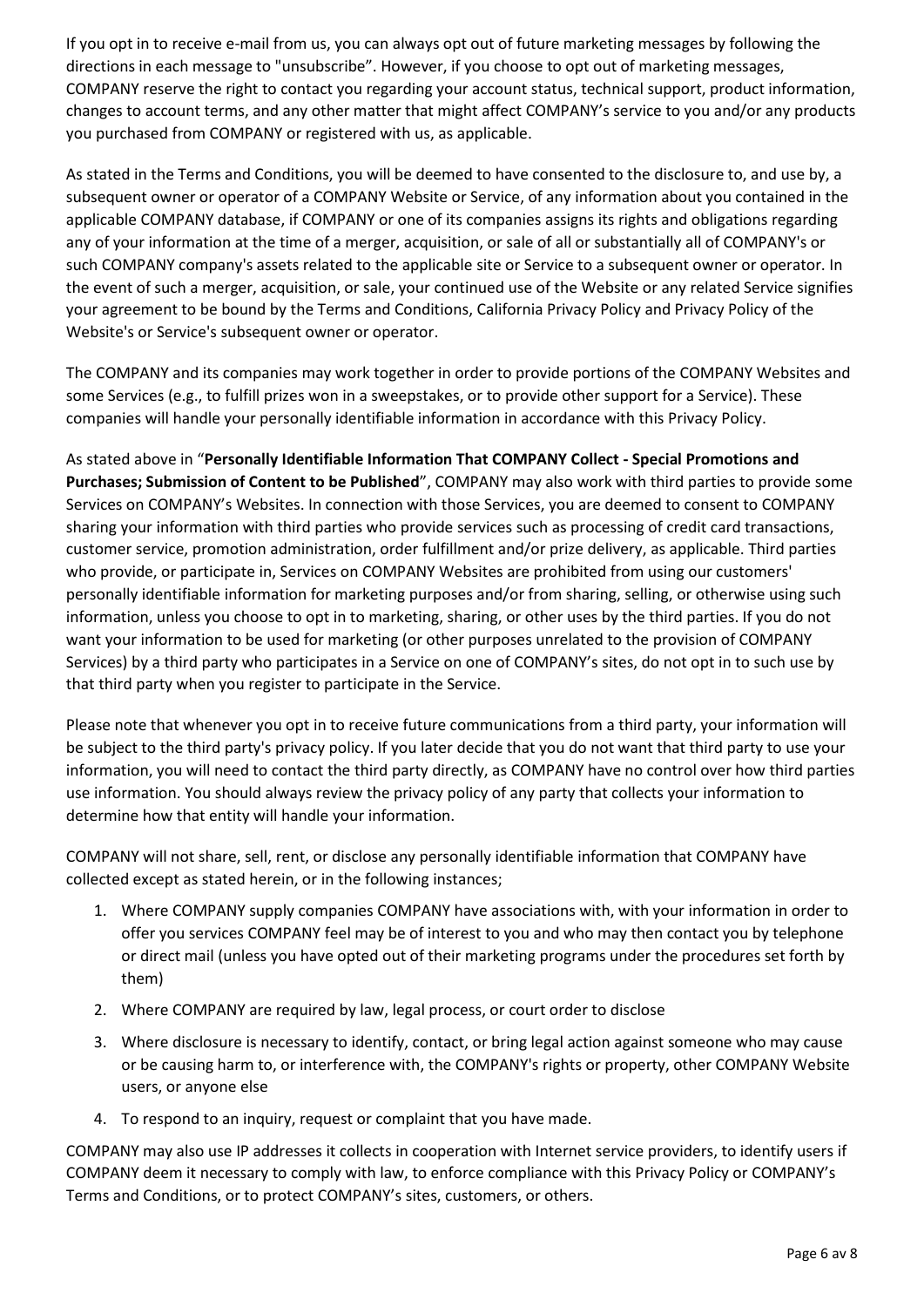# <span id="page-6-0"></span>13 COMPANY's Commitment to Data Security

While COMPANY takes reasonable and appropriate precautions to protect your personally identifiable information from unauthorized disclosure and to prevent possible security breaches in COMPANY's Websites, Services, and customer databases, no website, Internet transmission, computer system, or wireless connection is completely secure. Consequently, COMPANY cannot guarantee that unauthorized access, hacking, data loss, or other breaches will never occur. Your use of the COMPANY Websites and Services is at your own risk. COMPANY urges you to take steps to keep your information safe by memorizing your password or keeping it in a safe place (separate from your account information), logging out of your User Account, and closing your Web browser.

Whenever you give COMPANY sensitive or confidential information (for example, credit card numbers for Purchases), COMPANY will take commercially reasonable steps to protect the information by establishing a secure connection with your Web browser. COMPANY employs a security technology known as a secure-socket-layer ("SSL") to protect the transmission of payment information to the site. Unless otherwise specified herein or on the Website where you make a Purchase, credit card numbers are used only for payment processing and are not retained for marketing purposes.

While we use encryption to protect sensitive information transmitted online, we also protect your information offline. Only employees who need the information to perform a specific job (for example, billing or customer service) are granted access to personally identifiable information. The computers/servers in which we store personally identifiable information are kept in a secure environment.

# <span id="page-6-1"></span>14 Hyperlinks To and From Other Sites

COMPANY sites may frame, and/or contain links to, or advertisements about, non-COMPANY Web sites. Other sites may also reference, advertise, or link to COMPANY Websites. COMPANY does not endorse or sponsor other websites, is not responsible for the privacy practices or the content of non-COMPANY sites, expressly disclaims any statements or assertions made on such websites, and denies and disclaims all liability associated with your use of, and the content on, such other sites and advertisements.

#### <span id="page-6-2"></span>15 Consent to Processing in Norway

By providing any personally identifiable information to COMPANY, all users, including, without limitation, users in the member states of the European Union and the Americas, fully understand and unambiguously consent to this Privacy Policy and to the collection, storage, and processing of such information in Norway.

# <span id="page-6-3"></span>16 Anti Spam Policy. Can-Spam Act Compliance

COMPANY is dedicated to ensuring compliance with the Can-Spam Act, which took effect January 1, 2004. You may receive email from COMPANY in the following circumstances:

- Acknowledging your application has been received and requesting additional action
- Requests for additional information to support your current application
- Response to your inquiries regarding the status of your transactional requests
- Thanking you for your valued business
- Advertisements for our products, services, changes in services, new product availability
- Advertisements for third party products and services where COMPANY have determined that such product or service may be of interest to our customers

To ensure compliance with the Can-Spam Act, COMPANY has implemented the following guidelines for email delivery:

• All emails sent to you by COMPANY will clearly identify COMPANY as the sender. FROM / SENDER: someone@stureedvardsen.com or [support@edvardsenconsulting.zendesk.com](mailto:support@edvardsenconsulting.zendesk.com) (NOTE: The actual sender can alter from department to department, but all from addresses will end with @stureedvardsen.com or @edvardsenconsulting.zenesk.com).